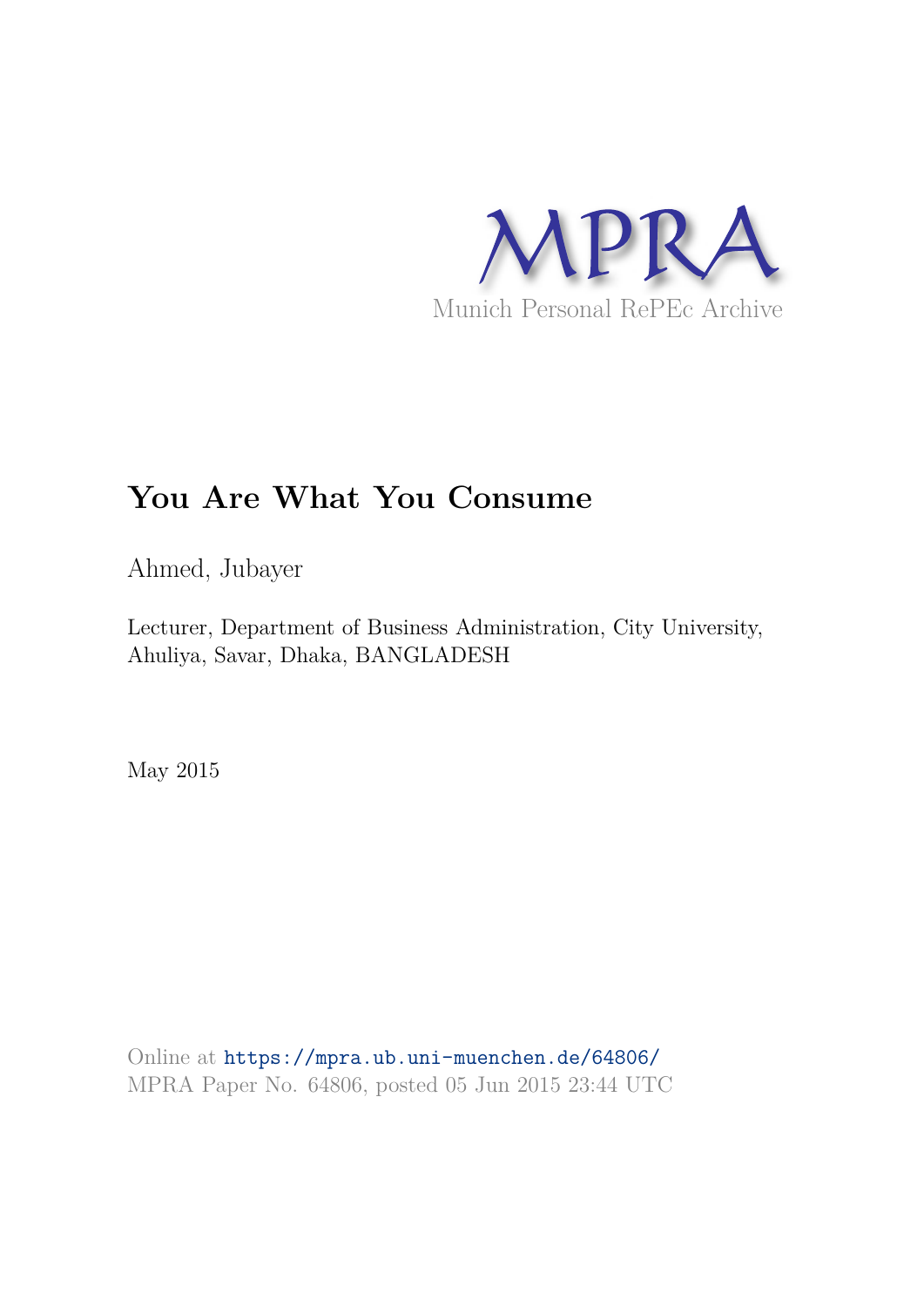## **You Are What You Consume**

### **Jubayer Ahmed**

Lecturer, Department of Business Administration, City University, Ahuliya, Savar, Dhaka, BANGLADESH

Corresponding Contact: Email[: zaki\\_iub@hotmail.com](mailto:zaki_iub@hotmail.com)  Cell Phone: +880-1733991041

## **ABSTRACT**

The main objective of this study is to analyze the impact of individual"s self-concept in consumption pattern. Consumers intentionally or unintentionally consume different products and services during their lifetime and their consumption pattern or preferences are closely associated with their sense of self. Similarly, consumers tend to avoid commodities or services that contradict with their self-image. A number of empirical studies have been analyzed further to investigate the influence of self- concept on brand or product selection.

**Keyword:** Consumer, Brand, Product, Self-concept and image.

#### **INTRODUCTION**

Self concept has been considered as one of the most important concepts in psychological literature. It is important to study self-concept as a part of consumer behaviour as many purchases carried out by customers are directly related to the image individuals have of themselves (Onkvisit and Shaw, 1987). In defining the formation of self-concept, Onkvisit and Shaw (1987) states:

A person always evaluates possessions in this own environment, and this evaluation includes an examination of himself as if he is just another object. Thus, the self-concept involves ideas and feelings that he has about himself in relation to others in a socially determined frame of others.

The formation of self concept is a continuous and lifelong process. A young person selects certain characters to be his role models, and tries to follow them. As he grows older, he becomes more practical and experienced realizing that he has certain limitations. Gradually he learns about skills that he is capable to achieve and capabilities that he cannot achieve. On the basis of that evaluation, he recognizes the scopes and options he has and identifies his strength and shortcomings. An individual may set different goals in his lifetime. Based on his strength, shortcomings and preferences; a person can accomplish some goals while others are discarded.The idea of self-concept has been under-utilized in the field of marketing and has not received any extensive attention from marketing scholars (Onkvisit and Shaw, 1987). However, Onkvisit and Shaw (1987) argued that, the idea of self-concept and self-image can be used to develop more effective marketing program (p. 14). From the perspective of business, the study of self concept is, however, important as individuals" associate specific image with themselves that frequently describes specific purchase behaviour patterns (Heath & Scott, 1998, p. 1110). For example, the customer may purchase a product as they feel that the product will improve their self- image. Similarly a customer may decide not to buy a particular product or not to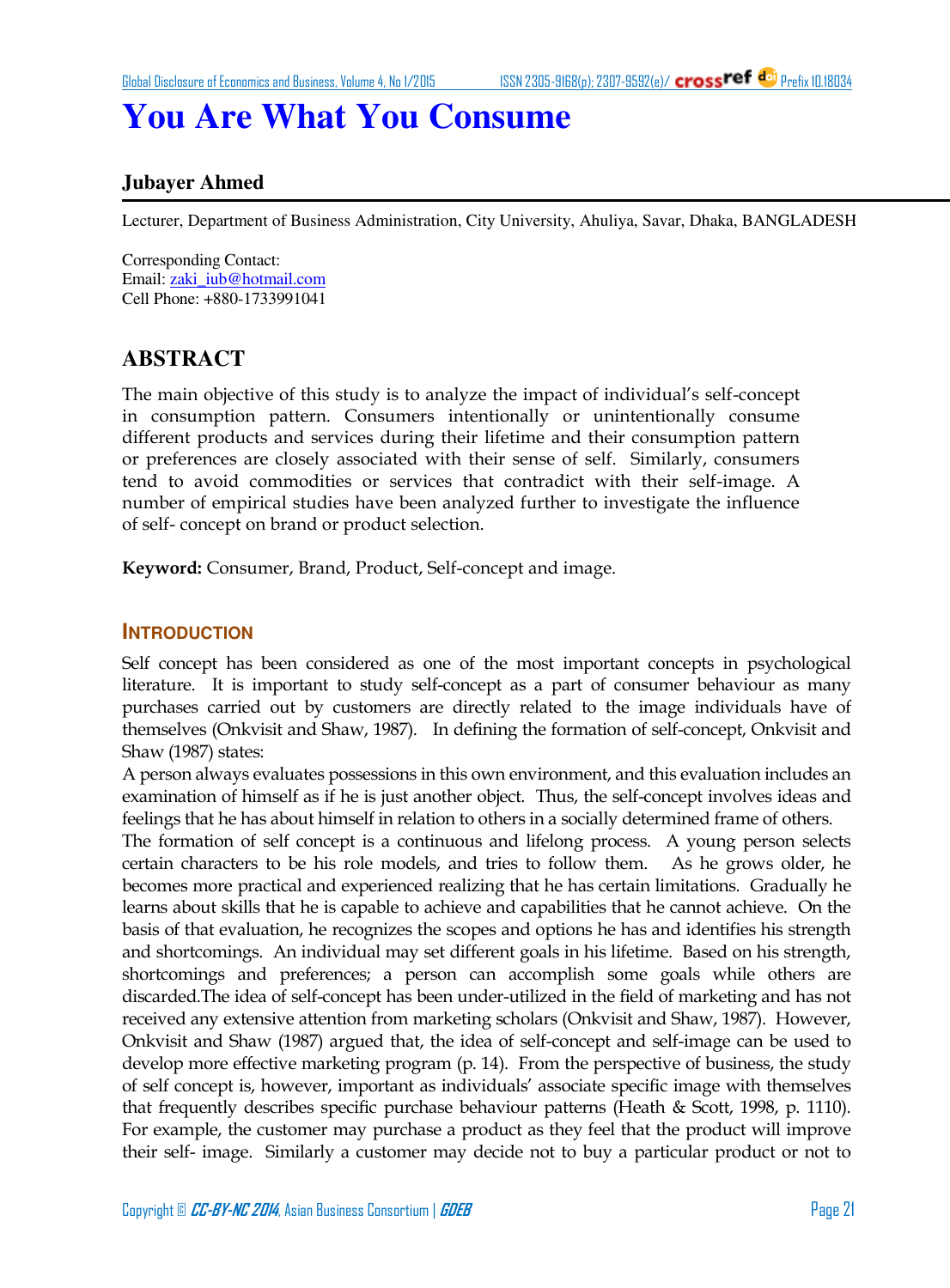purchase goods at a particular store if he perceives that the selection is not consistent with his perception of himself (Britt, 1960).

The self concept has normally been conceptualized as multidirectional concept consists of five components namely: the ideal self, the apparent self, the social self, the perceived self, and the actual self (Burns, 1979; Markin, 1979; Rosenberg, 1979; Sirgy, 1981, 1982, 1986). Markin (1979) explains the multiple components of self as follows: "...the perceived self is how individual sees himself; the ideal self is the role model, which one desires to be; the social self is how a person thinks others perceive them; and the apparent self is how people actually view the individual. The actual self is the composite of all these concepts". Due to the diversified nature of self- concept, it is clear that the way a person perceives himself can also vary significantly from the way he would like to be or the way others consider him (Onkvisit and Shaw, 1987, p. 17). Onkvisit and Shaw (1987) further argued that "these varying dimensions can all exist simultaneously, but they are not mutually exclusive; they usually overlap at least partially, and the extent of overlap will depend on person to person" (p. 17). Several scholars argued regarding the necessity and applicability of making division among the aspects of self-concept. The differentiation can be justified if the person"s behaviour is affected differently by what he is, what he has been and what he hopes to be" (Onkvisit and Shaw, 1987, p. 18).

According to Onkvisit and Shaw (1987), the self-concept has a number of distinctive properties (p. 14). Firstly "self-concept is not innate- it has to be learned. Learning can be considered as a continuous and active process by which a person determines who he is and on what basis he should formulate his ideas and those of others (Onkvisit and Shaw, 1987, p. 14). Secondly, "self-concept is stable and consistent. However it is true that self perception is subject to change with time and experience, but self concept tends to be relatively stable, specially the entire decision making process for a particular purchase (Onkvisit and Shaw, 1987, p. 15). Thirdly self-concept is purposeful. It exists for the purpose of both protecting and enhancing a person"s ego. The individual becomes protective and perhaps aggressive, when his self-image is being threatened by others" criticisms" (Onkvisit and Shaw, 1987, p. 15). Finally, "self-concept is unique as it encourages individualism. Through the consumption of specific branded item, customers promote their own self-concepts, as distinctive brands may represent who they are and what they are at" (Onkvisit and Shaw, 1987, p. 15).

The effect of self-concept in consumer behaviour can either be positive and negative. According to Onkvisit and Shaw (1987), self-concept can either have positive or negative influence on human behaviour: a negative self-concept affects behaviour adversely, where as a positive self-concept serves as a positive rein-forcer" (p. 15). For example, people often feel dull, unimpressive and will perform in that way, when they wear clothes that they do not like, but people often feel and act attractive and active when they wear their preferred clothes.

### **POSSESSION, STATUS, OWNERSHIP AND SELF IN THE LIGHT OF CONSUMPTION**

Consumers intentionally or unintentionally identify that their possessions are associated to their sense of self (Goffman, 1959; Belk, 1988). Consumers normally attach to possessions to have better ideas on consumer behaviour. As Tuan (1980) states, "our fragile sense of self needs support, and this we get by having and possessing things because to a large degree we are what we have or possess" (p. 472). The particular concept is not a new one (Belk, 1988). As William James (1890) states, "if we define possessions as things we call ours; we are the sum of our belongings" (p. 291-292). Since individual considers self-concept as valuable possession, he will always try to behave in a certain way that promotes the enhancement of this concept. The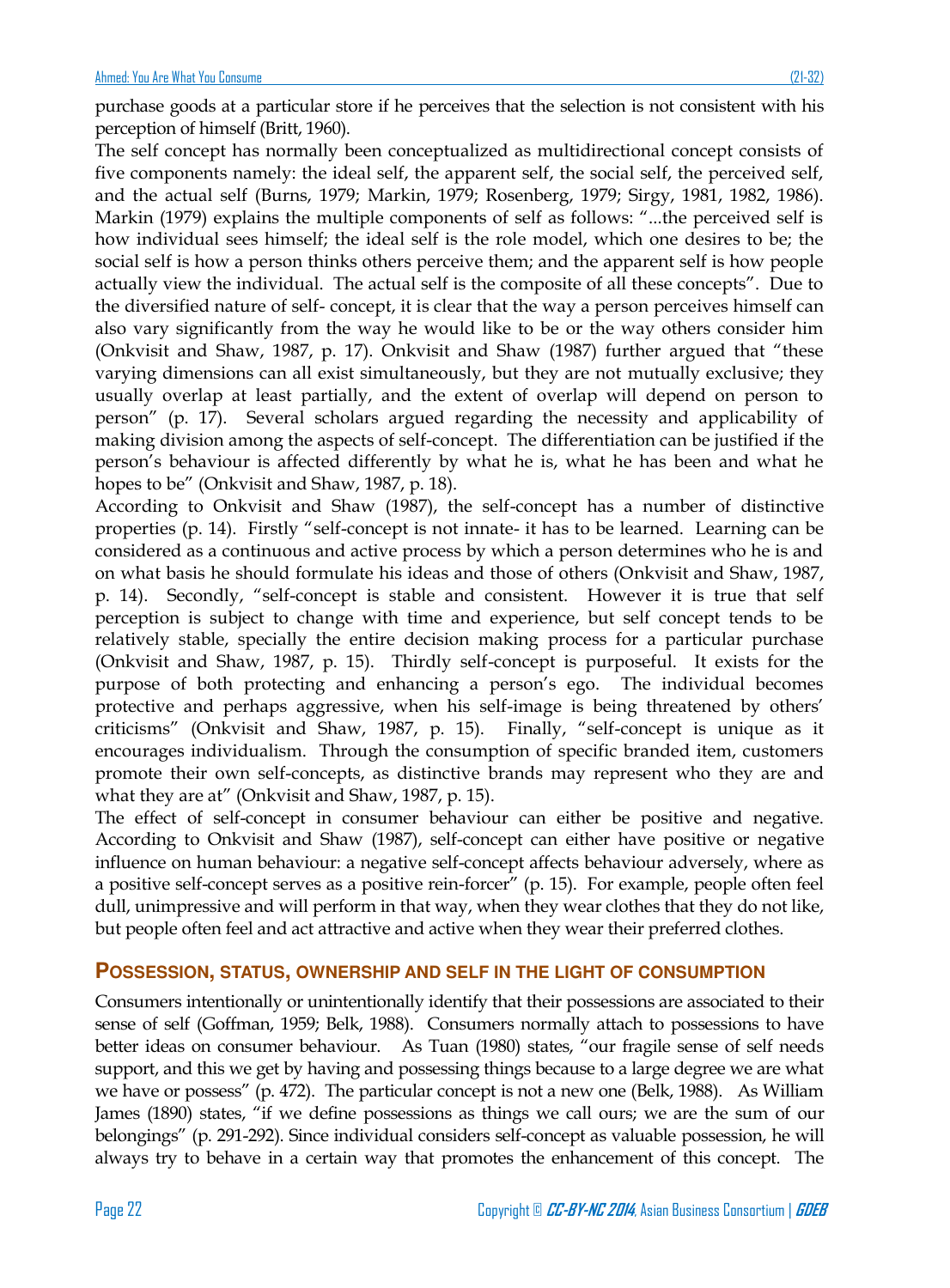ownership of certain brands or products are however important as their particular mode consumption may represent status (McCraken, 1988; O" Shaughnessy, 1992; Packard, 1959; Bell et al., 1991). In broader sense factors like, social success and achievement are often measured through the consumption of material goods.

The concept of conspicuous consumption and status consumption are however important in marketing literature which denotes, the acquisition of products or luxury items to enhance one"s prestige in the society. In the consumer literature, status consumption and conspicuous consumption are often used interchangeably (O"Cass and Frost, 2002), however in a recent study O"Cass and McEwen (2004), noticed that both these construct are different. Conspicuous consumption often resembles the display of wealth through specific consumption pattern (Mason, 1981). As Trigg (2001) states, conspicuous consumption is an act through which an individual can display wealth by carrying out extensive leisure activities and luxury expenditure on consumption and services in order to enhance his social status and prestige. Duesenberry (1949) argued that, conspicuous consumption depends on not only the way an individual spends but also his spending in comparison to others. He emphasised on the influence of reference groups to purchase decisions or patterns. A number of researchers have supported the viewpoint in their research findings (Easterlin, 1995; Congleton, 1989; Rauscher, 1993). This perspective has been extended further by Wong (1997), who states that, in terms of conspicuous consumption, product satisfaction depends on the reaction of the audience rather than the usefulness of that product. Kilsheimer (1993) defined status consumption as, "the motivational process by which individuals strive to improve their social position through conspicuous consumption of consumer products that confer and symbolize status both for the person and surrounding significant others" (p. 341). However, it has been argued that conspicuous consumption is something more than consumers" desire to gain prestige from the acquisition of status based brands (O"Cass & McEwen, 2004 p. 27). Conspicuous consumption is more related to the visual display or the overt usage of luxury or branded products in the presence of others, whereas status consumption emphasize the personal nature of owning possession, which may or may not be displayed publicly (O"Cass & McEwen, 2004 p. 27). For an example, a customer may wear Calvin Klein undergarments as he considers the brand to be luxury (status consumption), and he can afford to spend money on that. It may not mean that he will display his under garments to people, to improve his social status, which is in contrast to wearing a labelled Calvin Klein shirt or jeans (conspicuous consumption). However in terms of conspicuous consumption, the degree of social visibility is high, perceived risk is also high (Piacentini & Mailer, 2004 p. 252). Individual"s preferences are more likely to be dependent on the consumption choices of others in the society (Hwan Lee, 1990). In extreme situations of high perceived social risk, individuals are more likely to anticipate the evaluations of others and make consumption choices accordingly (Piacentini & Mailer, 2004 p. 252). It is, however, important for individuals to determine the way other people in their social group interpret the meanings of certain products and brands (Ligas and Cotte, 1999). Elliot and Wattanasuwan, (1998) argued that, people consume products in order to reflect his/her affiliation or connection to a particular social group. It helps consumers to establish self-brand connections to the brands used by social or reference group that they belong. For example, if an individual considers himself as intellectual, and his member group of intellectuals tends to drive BMW, he may also choose to drive BMW to support his level of intelligence. Conversely, individuals may tend to avoid associations derived from groups to which they do not belong. Conspicuous goods may have different appeal in comparison to frequently purchased goods as they satisfy not only the material needs but also the social needs like prestige and status (Belk, 1988; Grubb and Grathwohl, 1967).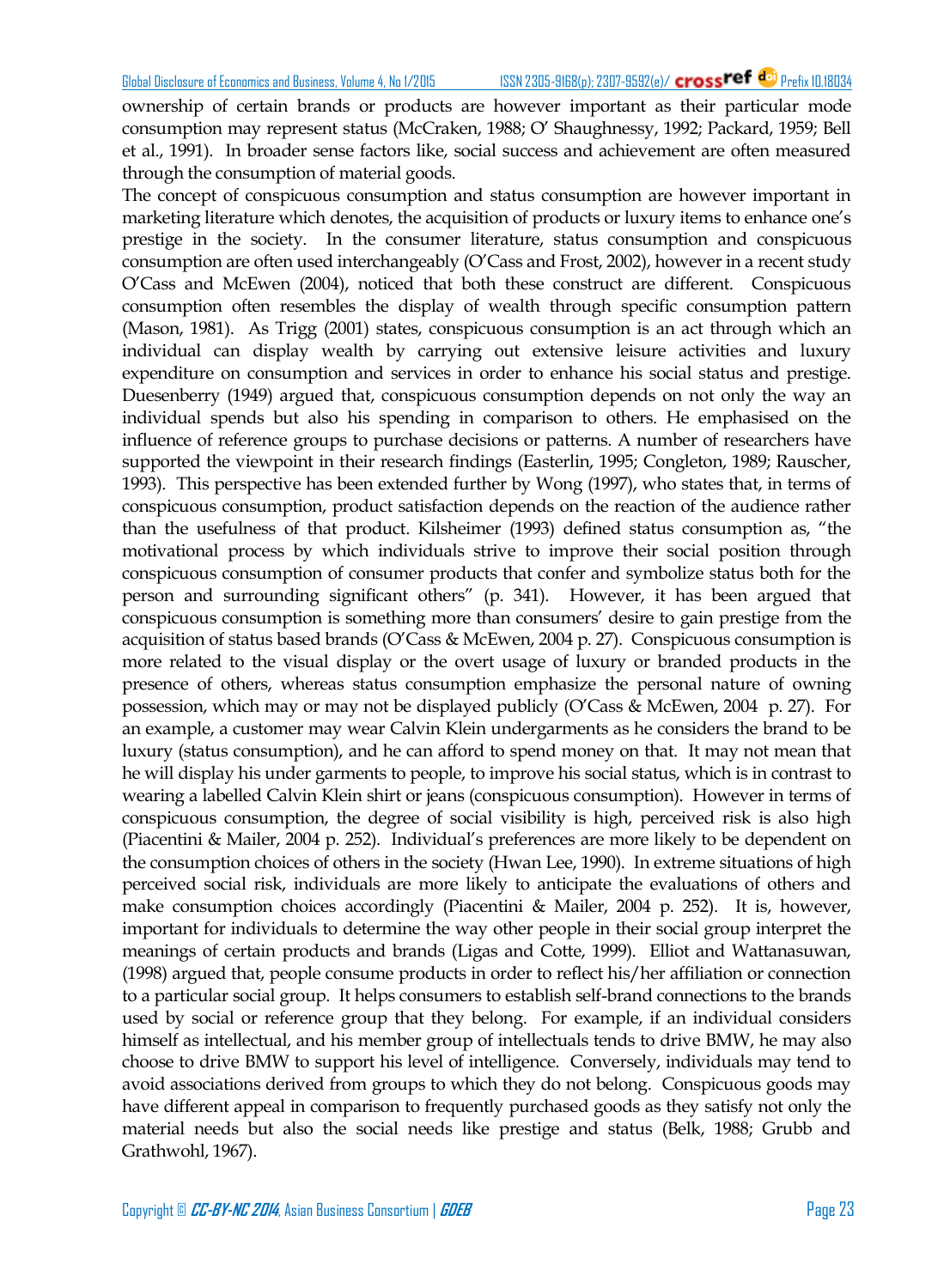Both Veblen (1934) and Mason (1981) assert that people express themselves by consumption, in numerous ways. However, it is important to consider that, not all consumption may exert the same level of importance in defining individual"s self- identity. The intensity of attachment and emotional significance associated to particular purchase is, however, important in explaining the role of possessions in his or her self-concept (Ball and Tasaki, 1995). Attachment varies across the population with respect to the kind of object (Ball and Tasaki, 1995, p. 159). For example, a person may prefer to use house or car in order to maintain his/her self-concept rather than a pair of shoes or furniture. Although average Americans are attached to their automobiles, it is, however, difficult to measure their attachment level for a number of other products they consume. Ball and Tasaki (1995) states that "the objects that are expensive; socially visible; reflective of the individual's roles, relationships, accomplishments and experiences; and usually personalized by the efforts of their owners are clearly more likely to reflect self" (p. 159). Similarly, not all products may express the equal level of symbolic meanings, and some goods are, however, more leading in terms of conveying symbolic meanings than others. Music and dress can fall within the first category, whereas food, art, culture and sports are others. They suggest a system of communication messages to the relevant target "audience" (Douglas and Isherwood 1979, Cos¸gel 1992, 1994, Crane 2000, Dolfsma 2004) and they enable individuals to develop and maintain social relations (Douglas and Isherwood 1979, Miller 1995).

 Consumers frequently consume different products and services during their lifetime, and the preference in clothes, furniture and activity is age related (Leventhal, 1997; Solomon et al., 2002). According to Spero and Stone (2004), middle aged people possess higher income, stable career, and as a result they have higher access to credit and debit that makes them lucrative segment in terms of consumption. As Underhill and Cadwell (1983) observes, these consumers feel eight to nine years younger than their actual age, and it creates the difference between their chronological age and cognitive age as well as their spending habits. From childhood to adulthood, an individual has to pass through a number of stages, and this transition involves a significant change in status and behaviour (Hill, 1992). Consumption habits take on a greater role in distinguishing the pre-adult from the adult (Ozanne, 1992). In western culture, young people tend to demonstrate their maturity and "adultness" to their peers through their consumption (Piacentini & Mailer, 2004 p. 253). They tend to establish their self-identity and prestige by consuming material possessions (Belk, 1988), especially at the time of adolescents when many young people suffer from the identity crisis problem.

#### **IMAGE, CONSUMPTION AND SELF CONCEPT**

Onkvisit and Shaw (1987) defined image as "total set of attitudes the halo of psychological meanings, the associations of feeling, the indelibly written messages over and above bare physical qualities" (p. 15). According to Chernatony and McDonald (1998), "when an individual communicates with other members of society, they observes and learns the responses and attitudes of others towards the symbolic meaning of brands, and thus their consuming behaviour of brand is influenced by other people" (p. 131). A number of marketing scholars stated consumption as an unconscious express of self and through consumption individual tries to build identity. As Elliott and Wattanasuwan, (1998) states, when the entire system of consumption is an unconscious expression of self, the consumption of the symbolic meaning of brands is a social process that helps an individual to construct and maintain an identity. In other words, individuals express themselves by choosing brands whose personalities are perceived to be congruent with their own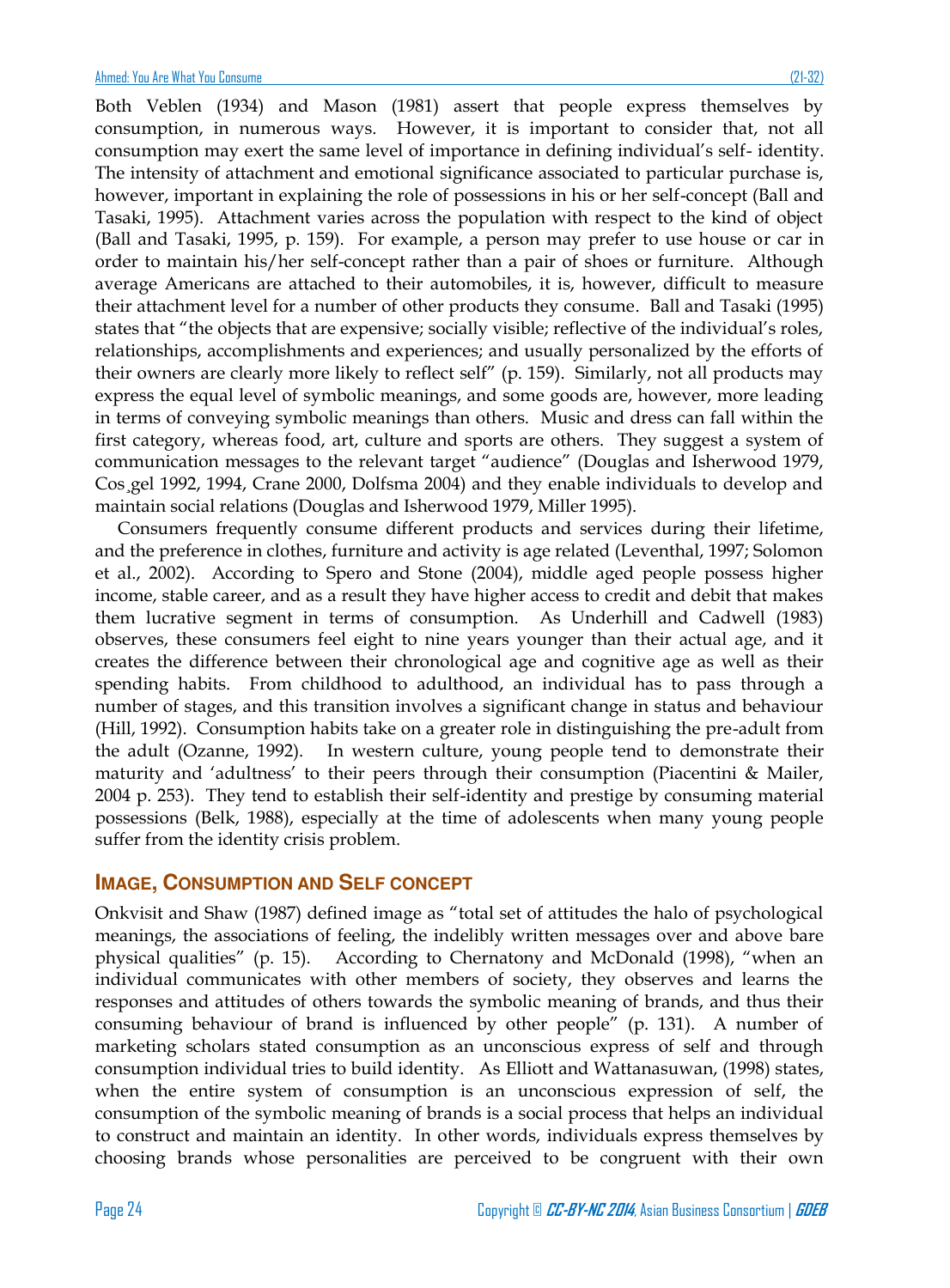personalities (Aeker, 1999; Kassarjian, 1971; Sirgy, 1982). Organizations, corporations, products and retailers have their own personalities and images and the images differ from person to person, product to product and company to company. The image can be weak or strong, vague or clear and customers use image in order to enhance their self concept (Onkvisit and Shaw, 1987). There are two distinct types of product image; (1) Brand image, (2) Product category image. Brand image is however important as people use specific brands and products to develop and represent self images and expose these images to themselves or to others (Huffman, Ratneshwar, & Mick, 2000). Besides brand image, product category image can also determine personality. For example, Cigarettes having high tar are avoided by intellectual type and tend to attract rural smokers; whereas low tar cigarettes are more preferable to better educated and rich people. Popular brands for instance, "Now" cigarettes use middle-aged models as wealthy horse breeders whereas Merit brand represents a flamboyant- young in spirit image. Onkvisit and Shaw (1987) concludes, "Product image can vary from one product form to another as well as from brand to brand within the same product form (p. 16). Like products, retail stores, can also have distinctive images and personality. Consumers perceive discount and department stores quite differently although they carry same products.

Products and brands, which consumer purchase, portray a particular image that represents how they wish to appear to both themselves and others. As a result, "consumer learns about the objects immediate utility, forms some perception about it, and compare these perception with their own value system in order to determine whether such characteristics will satisfy his/her needs" (Onkvisit and Shaw, 1987). The relationship between brand preference and self-concept has been supported by a number of studies. For example, Landon (1974) found positive correlations both for the ideal self-concept  $\&$  purchase intention (from 0.11 to 0.52) and for the actual self- concept and purchase intention (from 0.30 to 0.60). Eriksen (1996) conducted a research on Ford Escort consumers and reported a positive relationship between self-image/product-image congruity and intention to purchase. The selection of a particular brand is, however, important as it is related to consumer"s self-expression.

Levy (1959) argued that people do not purchase goods just for the utility of the product, but also what product means; thus brands can be symbols whose meaning is used to create and define a consumer"s self-concept. Thus brands become associated to self when it can help consumers to achieve the goals that are stimulated by the self (Escalas & Bettman, 2005, p. 379). Brands can also work as tools for social integration and connect people to the past (Escalas & Bettman, 2005, p. 379). Brands, in particular, may act as symbols of personal accomplishment, provide self-esteem, allow one to differentiate oneself promotes individuality and helps people through life transitions (Escalas & Bettman, 2005, p. 379).

### **CROSS-CULTURAL CONSUMER BEHAVIOR, SELF-CONCEPT AND CONSUMPTION**

People living in different cultures may vary in the extent of their integration to others and the social environment. Such variations may be based on the level to which cooperation, competition or individualism are emphasized (Triandis, 1988). An individual"s association with a particular group is often expressed through individualism and collectivism characteristics (Wickliffe and Pysarchik, 2001).

Although the self-concept has often been considered to be different from other people"s selfconcepts and it may vary from person to person, recent cross-cultural evidence suggests that individuals" mental representations of self may depend on social aspects of self, such as relationships with others and membership in social groups (Brewer and Gardner 1996;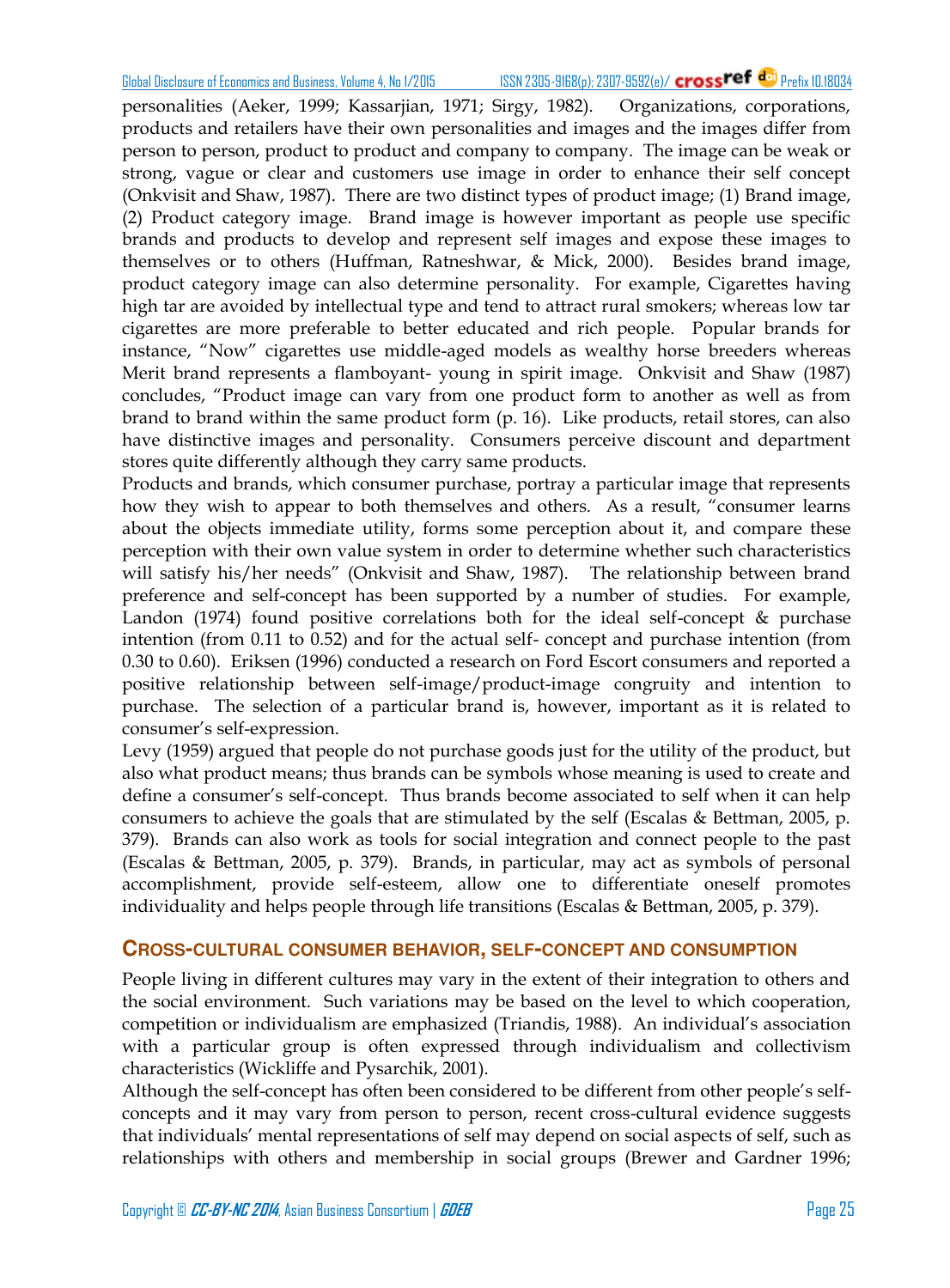Markus and Kitayama 1991; Triandis 1989). Relevant research asserts that on average, Westerners tend to focus on the personal self, thinking of themselves in terms of unique personal traits and attributes and de-emphasizing others (independent self-construal), whereas Easterners tend to focus on the social self and how the self is related to other people (interdependent self-construal; Markus and Kitayama 1991). For example, Triandis (1989) argues that more individualistic cultures are characterized by more focus on the private self and less emphasis on the collective self, with increased emphasis on the collective self for less individualistic cultures.

The individualism/collectivism literature emphasised on the difference between in group and out group orientations. In-groups may contain the nuclear family, the co-workers, neighbours, political party, co-workers, political parties, religious groups and fellow nationals (Triandis et.al., 1988). A number of decisions can be influenced by in-groups like; who to marry, what religious beliefs to hold, where to live, what to buy and where to shop or trade (Wickliffe and Pysarchik, 2001, p. 101). In the individualistic culture (i.e. UK), people consume to create a sense of belonging or to compensate for the loss of community belonging (Lindridge 2005, p. 148). In the collectivist culture (i.e. India) however, people consume to strengthen their social relationships.

Research indicates that both individualism and collectivism may exist side by side within a same culture. Buda and Elsayed-Elkhouly (1998) conducted a research on cultural differences between Americans and Arabs. The result of the study shows that Arabs were more collectivist than Americans. However, the study also revealed that, Arabs displayed collectivistic behaviours only with members of their in-group and exhibited individualistic behaviour with the people from out-groups.

From cultural perspective, the influence of individualism and collectivism on consumption has been considered important in marketing literature. In most Asian cultures, where people are seen not fully independent, that is they are associated to each other for making purchase decisions. For example a Chinese individual must consider the opinion of family members, and the members of his/her society, when making a specific purchase decision, whereas in Western culture like US, the decision making process is often carried out by the individual self and or his/her life partner. This concept is supported by Chen et al. (1999) who found out that both Taiwanese and Japanese families reported a high level of joint decision-making. Similarly another study conducted by Triandis et al. (1988), found that Japanese students pay more emphasis to the views of co-workers and friends than US students. A similar study has been conducted by Singh et al. (1962) found that Americans ranked highest in self-centred orientation, whereas Chinese and Indian students ranked highest in society centred orientation. As Chiou (1999) states, people in individualist cultures (i.e. USA & UK); consume products in order to express their inner value, while people in collectivist cultures (i.e. Taiwan & China); consume products to strengthen their social relationships.

The meaning that people associate to possessions is another essential part of culture. Wallendorf and Arnould (1988) states, "objects can be considered as the set and props on the theatrical stage of our lives and markers to remind of who we are". Favourite objects serve as possessions that reflect local cultures, and as such different values and social structure (Craig and Douglas, 2005). The significance of rituals and customs are important in defining the strength of cultural ties and values. Rituals associated with consumption behaviour, or specific consumption occasions provide insights into the way in which consumer goods are embedded in and form an integral part of the cultural fabric of society (Arnould, 1989; Belk et al., 1989). Gift giving has been one of the most extensively studied social rituals (Sherry, 1983; Belk, 1988). In Japan, for example, the existence of formal rituals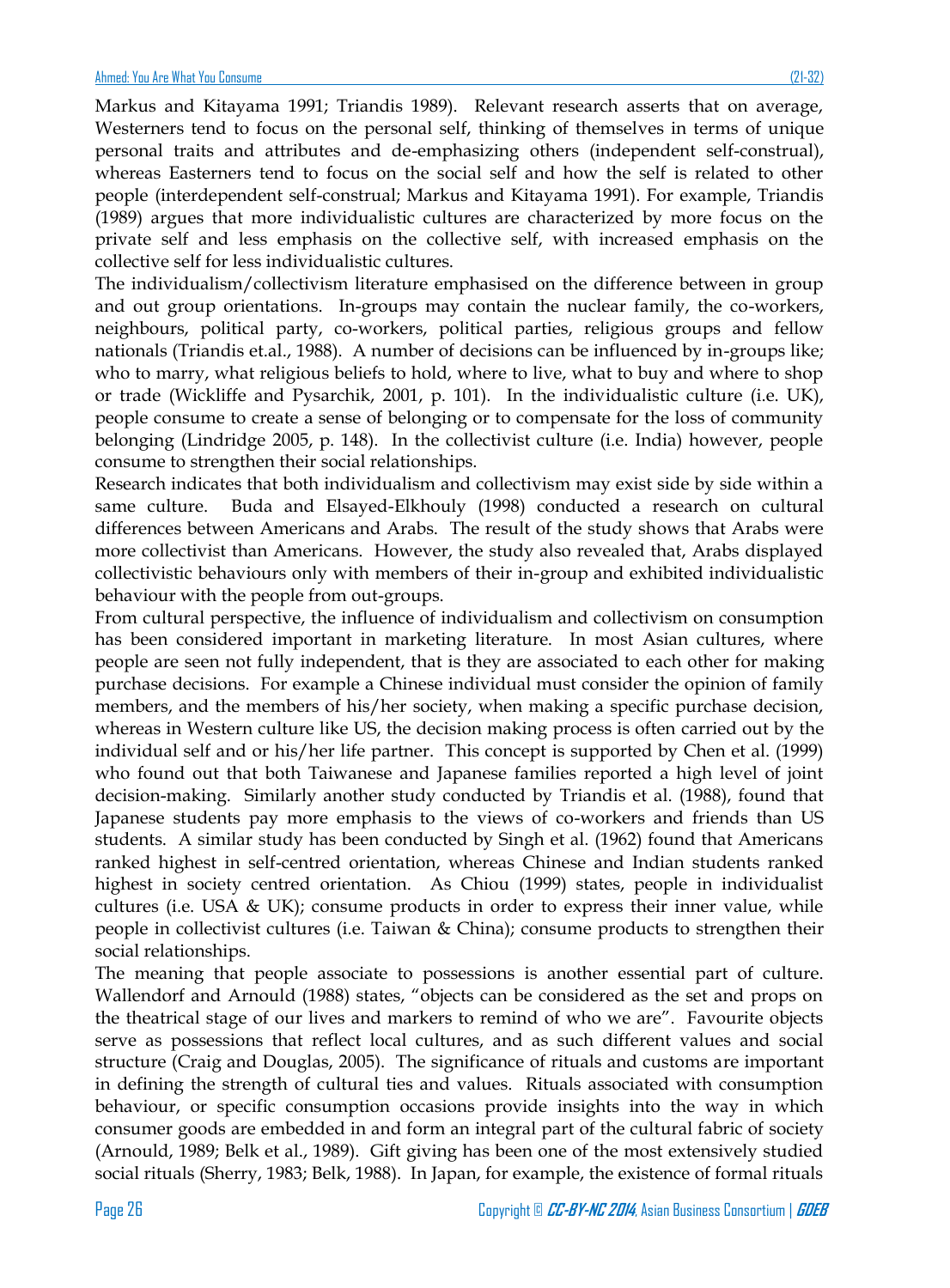Global Disclosure of Economics and Business, Volume 4, No 1/2015 ISSN 2305-9168(p); 2307-9592(e)/ crossref<sup>(c)</sup> Prefix 10.18034

and customs (i.e. exchanging or giving gifts) is an important element binding the society and ensuring harmonious relations among its members. On the other hand in USA, the mix of multiple cultures and origins results in diverse cultural traditions and rituals that often blend into one another. Particular consumption occasions like formal gift-giving rituals can provide useful indications regarding the way people establish and maintain his/her affiliation with the members of the society, as Elliot and Wattanasuwan, (1998) states, individual purchase products in order to reflect his/her attachment to a particular social group or culture.

## **THE INFLUENCE OF RELIGION ON CONSUMPTION**

The affect of religion or religiosity on consumption and buying behaviour is however important, as "a person"s religious orientation or belief may influence his/her buying behaviour" (Delender, 1990, p. 27). Religion refers to a "unified system of beliefs and practices relative to the sacred things" (Durkheim, 1976). Religion or religiosity may act as a prominent cohesive force, because its principle is widely accepted and recognized unquestionably by many members of the society (Delender, 1990, p. 27). According to Delender (1990), religiosity can be considered as one of the most powerful and influential forces, that manipulates consumer behaviour. The level of self confidence and anxiety of individuals can be explained by analysing religious background (Sturgeon & Roy, 1979; Guthrie, 1980; Baker & Richard, 1982). Non-religious people appear to exhibit higher self indulgence, less anxiety and greater ability to combine anxiety into everyday life in an adaptive manner (Baker & Richard, 1982; Kahoe, 1984). They also appear to be more flexible, self-reliant, pragmatic and less sentimental (Hamby, 1973; Kahoe, 1984). However Pro-religious individuals appear to be less secure but more sensitive and empathetic (Wiebe and Ronald, 1980). The influence of religion in consumer behaviour and purchase decision remains under-researched as Cutler (1991) noted only 35 relevant articles out of a sample of 7000 publications published in between 1959-1989. Findings of a recent study by Delender & Leon (1988) revealed that, "for major durable goods in Catholic households, husbands were the major influence in making most purchase decisions. However in Jewish households the husbands and wives were equally responsible in making most purchase decisions. The study also revealed that, in pro-religious household, husbands were dominant in terms of major durable goods purchase and the decision making process" (pp. 80-83). Lindridge (2005) conducted a research on Asian Indians, Indians living in UK (British Indians) and traditional British citizens, to examine the affect of religion and culture in consumer behaviour. The results of the study indicate that, Indians living in Britain appeared to be more individualistic, which is in contrast to their core collectivistic orientation (Lindridge, 2005, p.148). The findings of earlier researches suggested that self identity of British individuals tended to reflect a greater individual orientation, where as the self identity of Indians tended to reflect a greater collective orientation. However, he argued that people from collective cultural background (i.e. Indian) may assert individualistic cultural values if they are more exposed to western cultural values based on individualistic orientation (Lindridge, 2005, p.148). Lindridge, (2005) further noted that, Indians living in Britain viewed religion not at all important were significantly less materialistic in comparison to their Asian Indian equivalent (p.146). Furthermore, the study revealed that Indians living in Britain were less interested to attend religious institution (i.e. Temple), and small or non-attendance at a temple tended to result in heightened levels of individual self-identity and greater need to engage in the consumption process compared to Asian Indians (Lindridge, 2005, p.146). "Using possessions as symbol of status", can assert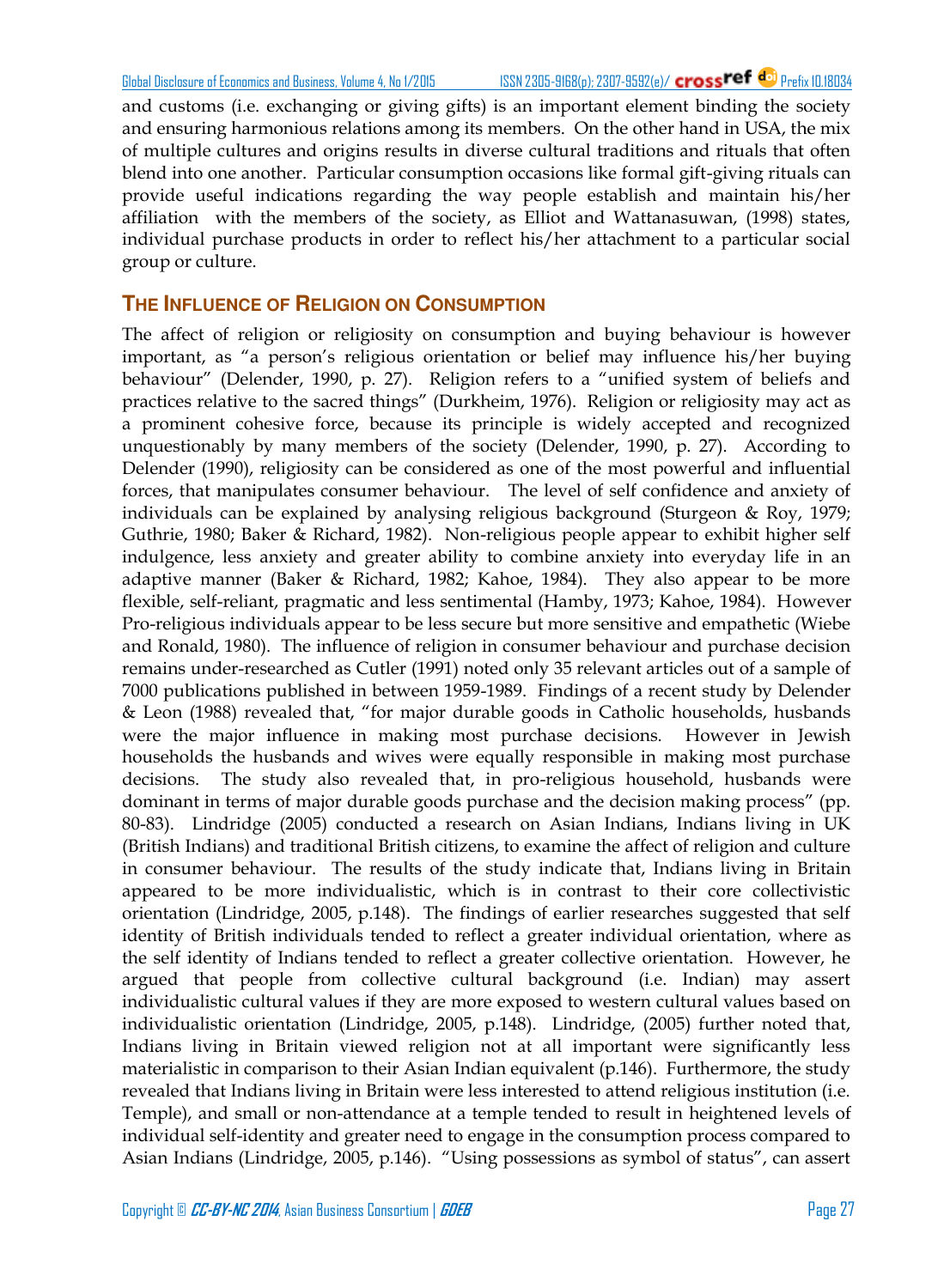significant differences for Indians living in Britain. Considering the importance or influence of religion in daily life, the British Indians who either visited temple several times a year or never visited temple, indicated religion as being not important at all, and were less likely to use possessions as status symbols when compared to their Asian Indian equivalent (Lindridge, 2005, p.146). As a result, Indians living in UK or British Indians appeared to be more individualistic and this change in self-identity may suggest an over-reliance on product usage and purchasing and their use of products to gain conformity with British White society, supporting previous research (Lindridge and Dhillon, 2002). The results of the study also indicate that; in individualistic British culture, religiosity had no significant influence on culturally construed consumer behaviour (Lindridge 2005, p. 148).

### **CONCLUSION**

Individual"s concept of self can influence his/her consumption, in general. Consumer purchase and consume products in order to support his/her self-concept. Consumption has become dominant in terms of expressing oneself, as in post-modern world people express themselves through consumption rather than occupational or professional roles.

The impact of religion on consumption and product selection is however important, as consumption and purchase decision may differ religion wise. Influenced by certain religious beliefs, the customer may go for specific consumption as they feel that the product will improve their self image and also will associate them to certain religious or social group. A customer may decide not to purchase a specific product or not to purchase goods at a particular store if he perceives that the purchase is inconsistent with his own perception of himself. In terms of food consumption, for instance, people in Muslim religion tend to consume Halal (foods those are lawful or religiously permitted to consume in Islam) foods and also tend to avoid foods those are Haram (foods those are religiously prohibited to consume in Islam). Muslim customer may also reject to purchase goods at a particular store, if he perceives that the store contains a range of Haram foods those are religiously prohibited to consume in Islam. Most religions forbid the consumption of certain foods (for example pork in Judaism and Islam or pork and beef in Hinduism and Buddhism) except for Christianity that has no food taboos (Sack, 2001, p. 218). People often express their religious belief through particular consumption, not only to show how dedicated they are to their religion, but also to support their association to certain social or religious group.

The influence of age on consumption has been discussed in some studies. Lambert-Pandraud et al. (2005) observe that middle-aged and old customers have a tendency to repeat purchase and to limit their purchase process to a few brands in case of automobiles. People tend to be selective in such purchase situations as they generally associate their individual image with their purchasing behaviour patterns and their preference for products are highly influenced by their individual image. More specifically, through conspicuous consumption people tend to show their wealth, and power. However, certain religious consumption can be more conspicuous by nature. For example, Eid-ul-Adha has been considered as one of the most significant and large religious festivals observed by the followers of the Muslim religion throughout the world. Rich and capable Muslims are required to sacrifice a cow, sheep, goat, camel or other appropriate animal in celebration of the occasion. The religious idea was to minimize the difference between rich and poor, as rich and capable Muslims are expected to distribute a portion of meat from the cattle they sacrificed by the name of God, to poor and needy people living in their community. However, in some Muslim culture (i.e. Bangladesh), people belongs to the upper-class society likes to spend more on these animals (i.e. purchasing more than one cattle to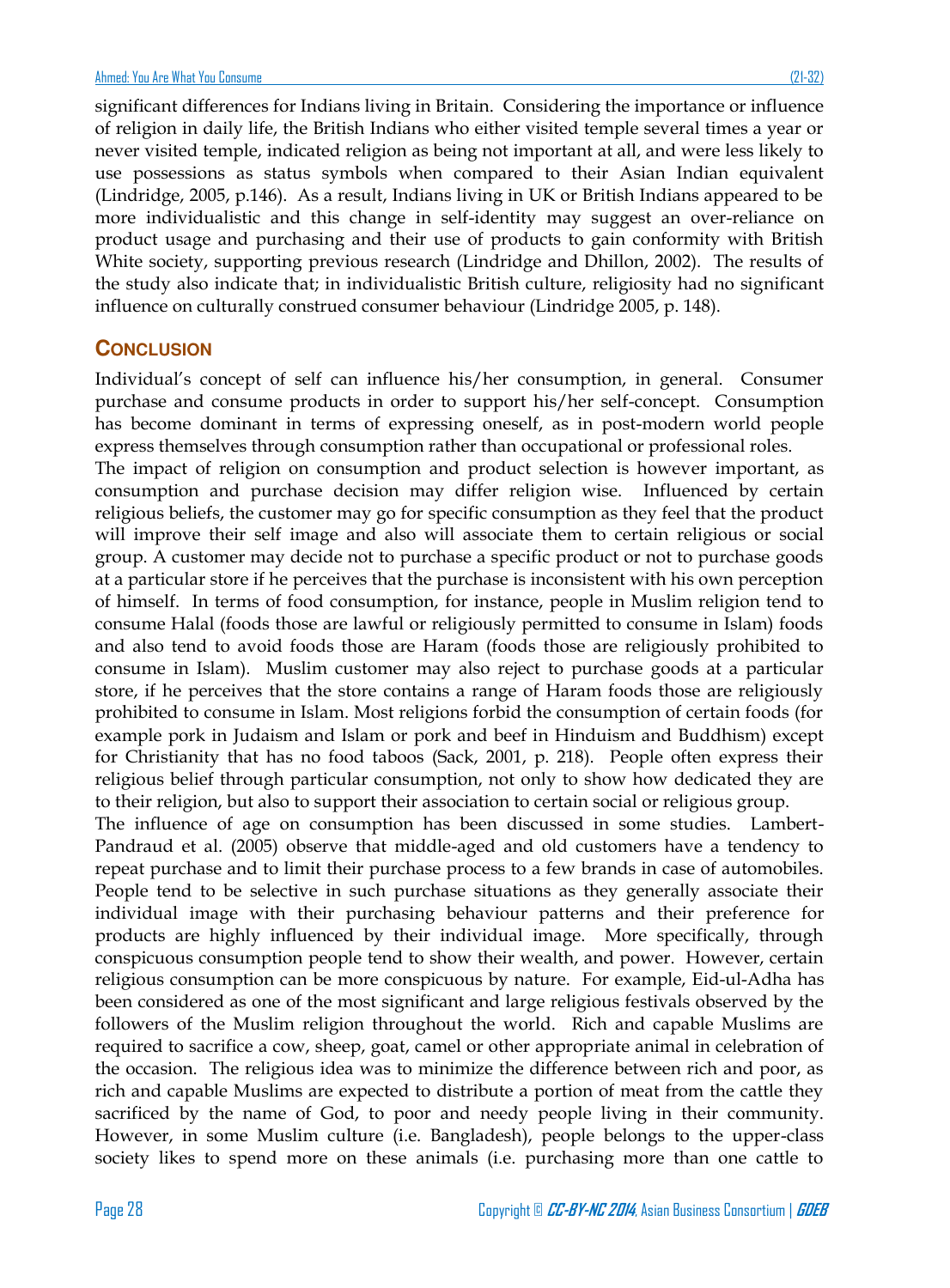sacrifice or purchasing the expensive ones to sacrifice) to enjoy the ownership, that is socially visible and the person, who appears to be the owner of the cattle, is often admired and praised socially, for his/her consumption power. It can be asserted that the consumption here is more conspicuous rather than religious.

Finally, considering the arguments and examples presented in this report, we may conclude that, people consume order to reflect their individual image. However, it is important consider the impact of certain environmental factors related to culture, society and religion on the development and maintenance of individual"s self-concept.

#### **REFERENCES**

- Aaker, J.L. (1999), "The malleable self: the role of self-expression in persuasion", Journal of Marketing Research, Vol. 36 No. 1, February, pp. 45-57.
- Abdurrouf, M.; Siddique, M. N. A. and Rahman,M.A.(2010) Good Corporate Governance Principles and Recommendations for Good Practices, Journal of Socioeconomic Research and Development, Volume 7 Issue 5(2010) pp. 970-974
- Ahmed, J. and Rouf, M.A.(2015) Controlled, Uncontrolled Communication, Brand Name and Brand Attitude: A Relational Study on Cellular Telecom Sector of Bangladesh, American Journal of Trade and Policy, Volume 2, Number 1/2015 (Issue 4),Pp.15-22
- Akhtaruddin, M. and Rouf,M.A.(2012)Corporate Governance, Cultural Factors and Voluntary Disclosure: Evidence from Selected Companies in Bangladesh", Corporate Board: Role, Duties & Composition, Volume 8, Issue 1, 2012, pp.46-58
- Al- Masud, T. (2015). Tourism Marketing in Bangladesh: What, Why and How. *Asian Business Review, 5*(1), 13-19.
- Alam, N., & Rubel, A. (2014). Impacts of Corporate Social Responsibility on Customer Satisfaction in Telecom Industry of Bangladesh. *ABC Journal Of Advanced Research, 3*(2), 26-37.
- Arnould, E.J. (1989), "Toward a broadened theory of preference formation and the diffusion of innovations: cases from Zinder Province Niger Republic", Journal of Consumer Research, Vol. 16 pp.239-67.
- Baker, M., and Richard, G. (1982), "Trait Anxiety and Intrinsic-Extrinsic Religiousness," Journal for the Scientific Study of Religion, 21, 119-122.
- Belk, R.W. (1988), "Possessions and the extended self", Journal of Consumer Research, Vol. 15 pp.39-168
- Belk, R.W., Wallendorf, M., Sherry, J.F. (1989), "The sacred and profane in consumer behavior: theodicy on the odyssey", Journal of Consumer Research, Vol. 16 pp.1-35.
- Bell, S. S., Holbrook, M. B. and Solomon, M. R. (1991) "Combining esthetic and social value to explain preferences for product styles with incorporation of personality and ensemble effects', in 'To Have Possessions: A Handbook on Ownership and Property', Journal of Social Behaviour and Personality, 6 (6), 243–247.
- Brewer, Marilynn B. and Wendi Gardner (1996), "Who Is This "We"? Levels of Collective Identity and Self Representations," Journal of Personality and Social Psychology, 71 (July), 83–93.
- Britt, S.H. (1960), Consumer Behaviour and the Behavioural Sciences: Theories and Applications, John Wiley, New York, NY.
- Buda. R., Elsayed-Elkhouly, S.M. (1998), "Cultural differences between Arabs and Americans",Journal of Cross-cultural Psychology, Vol. 29 No. 3, pp319-35
- Burn, R.B. (1979), The Self-Concept in Theory, Measurement, Development, and Behaviour, Longman, London
- Chen, Cheng-Nan, Mengkuan Lai and David D.C. Tarn (1999), "Feminism orientation, product attributes and husband-wife decision dominance; a Taiwan-Japan cross cultural study", Journal of Global Marketing, vol. 12, no. 3, pp. 23-39.
- Chile, L., & Talukder, D. (2014). The Paradox of Agricultural Trade Liberalization in Bangladesh and Tanzania.*American Journal Of Trade And Policy, 1*(1), 23-31.
- Chiou, Jyh-Shen (1999), "Investing the social-adjustment and value-expressive perceived ends in product purchasing decisions", Journal of International Consumer Marketing, vol. 12, no. 2, pp. 87-109.
- Chowdhury, A., Chowdhury, M., & Imran, M. (2015). Branding strategies for service firms- a study on the selected Internet Service Providers (ISPs) in Bangladesh. *Asian Business Review, 2*(1), 47-53.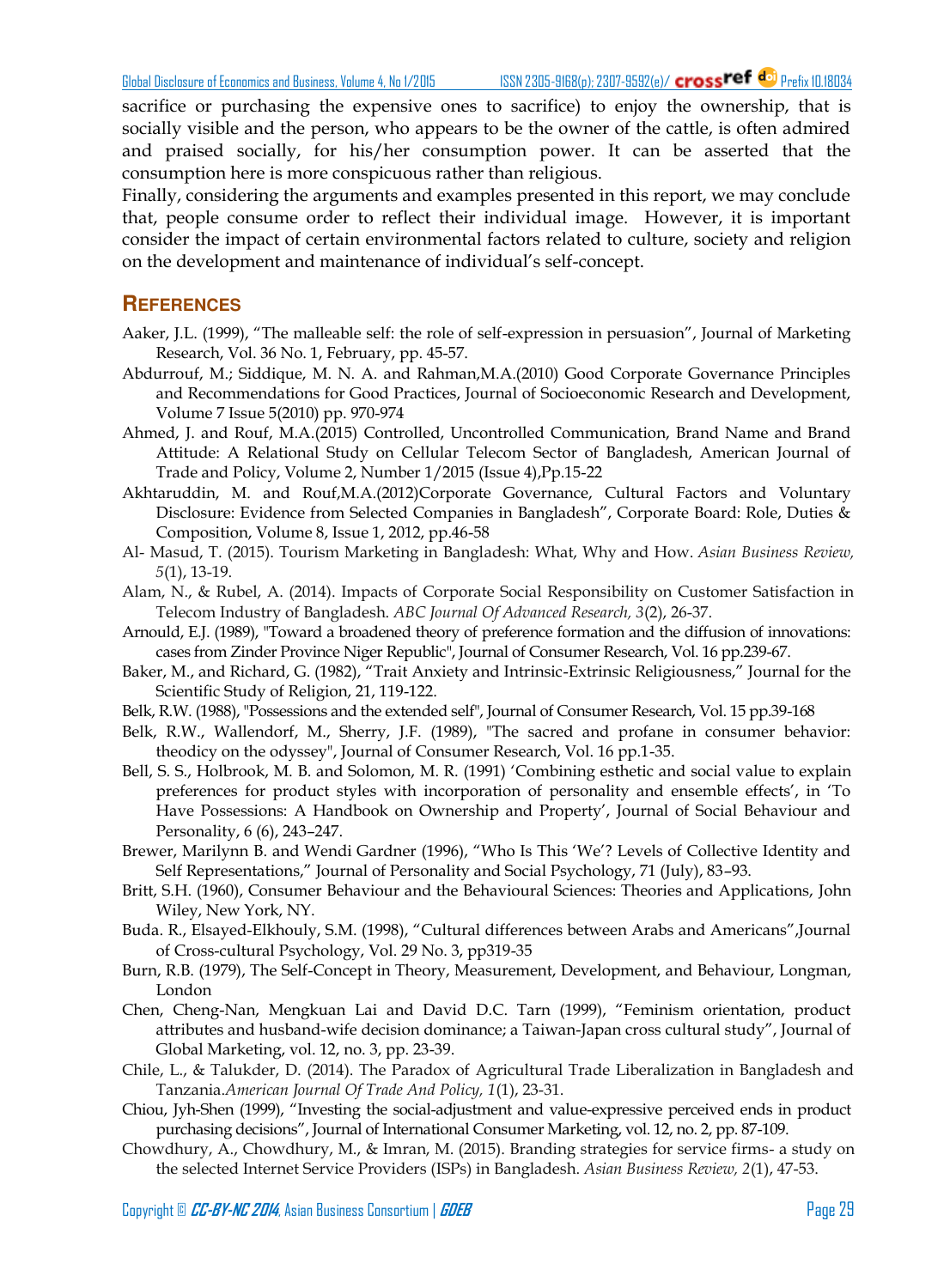- Chowdhury, M., & Rahman, M. (2015). Consumer Attitude Towards the Cell Phone: A study on Young Generations of Chittagong Metropolitan City, Bangladesh. *Asian Business Review, 3*(3), 16-20.
- Congleton, R. (1989), "Efficient status seeking: externalities, and the evolution of status games", Journal of Economic Behavior and Organization, Vol. 11 No.2, pp.175-90.
- Cos gel, M. M. (1992) "Rhetoric in the economy: consumption and audience," Journal of Socio-Economics 21: 363 – 377.
- Cos<sub>,</sub>gel, M. M. (1994) "Audience effects in consumption," Economics and Philosophy 10:19 30
- Crane, D. (2000) Fashion and its Social Agendas, London & Chicago: The University of Chicago Press.
- Cutler, B. (1991), "Religion and marketing: important research area or a footnote in the literature?", Journal of Professional Services Marketing, Vol. 8 No. 1.
- Delener, N. (1990), "The effects of religious factors on perceived risk in durable goods purchase decision", Journal of Consumer Marketing, Vol. 7 No. 3, pp. 27-38
- Dolfsma, W. (2004) Institutional Economics and the Formation of Preferences, Cheltenham: Edward Elgar Douglas, M. and Isherwood, B. (1979) The World of Goods, New York: W. W. Norton.
- Duesenberry, J.S. (1949), Income, Saving and the Theory of Consumer Behavior, Harvard University Press, Cambridge, MA
- Durkheim, Emile, The Elementary Forms of the Religious Life. London: Allen and Unwin, 1976.
- Easterlin, R. (1995), "Will raising the incomes of all increase the happiness of all?", Journal of Economic Behavior and Organisation, Vol. 27 No.1, pp.35-47.
- Elliott, R. and Wattanasuwan, K. (1998) "Brands as symbolic resources for the construction of identity", International Journal of Advertising, 17(2), 131–145
- Eriksen, M.K. (1996), "Using self-congruity and ideal congruity to predict purchase intention: a European perspective", Journal of Euro marketing, Vol. 6 No. 1, pp. 41-56.
- Fatema, M., Azad, M., & Masum, A. (2015). Impact of Brand Image and Brand Loyalty in Measuring Brand Equity of Islami Bank Bangladesh Ltd.. *Asian Business Review, 2*(1), 42-46.
- Goffman E. 1959- The presentation of self in everyday life doubleday.
- Grubb, E. and Grathwohl, H. (1967), "Consumer self-concept, symbolism, and market behaviour: a theoretical approach", Journal of Marketing, Vol. 31 No. 4, pp. 22-7.
- Guthrie, S. (1980), "A Cognitive Theory of Religion," Current Anthropology, 21
- Habibulah, M.; Rouf, M.A. and Rana, M.(2012).Perception of Factors Affecting the Quality of Higher Education: A Study on Selected Private Universities in Bangladesh, International Journal of Information, Business and Management, Vol.4, No.2,Pp.1-12
- Hamby, J. (1973), "Some Personality Correlates of Religious Orientation", Dissertation Abstract International, Part A, Humanities and Social Sciences, 34, 1127-1128
- Heath, A.P., Scott, D. (1998), "The self-concept and image congruence hypothesis: an empirical evaluation in the motor vehicle market", European Journal of Marketing, Vol. 32 No.11, pp.1110-23.
- Hill, R. (1992) "Transition in turmoil: When becoming an adult involves criminal behaviour", Advances in Consumer Research, 19, 399–401.
- Holt, D.B. (1998), "Does cultural capital structure American consumption?", Journal of Consumer Research, Vol. 25 pp.1-25.
- Hossain, M. (2013). Leasing: An Alternative Financing Mechanism for SMEs. *ABC Journal Of Advanced Research, 2*(1), 66-82.
- Huffman, C, Ratneshwar, S., & Mick, D.G. (2000) Consumer goal structures and goal-determination processes: An integrative framework, In Srinivasan Ratneshwar, David G. Mick, & Cynthia Huffman (Eds.), The why of consumption: Contemporary perspectives on consumer motives, goals, and desires (pp. 9–35). New York: Routledge.
- Hwan Lee, D. (1990) "Symbolic interactionism: Some implications for consumer self concept and product symbolism research', Advances in Consumer Research, 17,386-393.
- James, William (1890), The Principles of Psychology, Vol. 1, New York: Henry Holt.
- Joy, A. (2001), "Gift-giving in Hong Kong and the continuum of social ties", Journal of Consumer Research, Vol. 28 pp.239-56
- Kahoe, R. (1971), "Personality and Innovation Proneness," Journal of Marketing, 8
- Kassarjian, H.H. (1971), "Personality and consumer behaviour: a review", Journal of Marketing Reaearch, Vol. 8, November, pp. 409-18.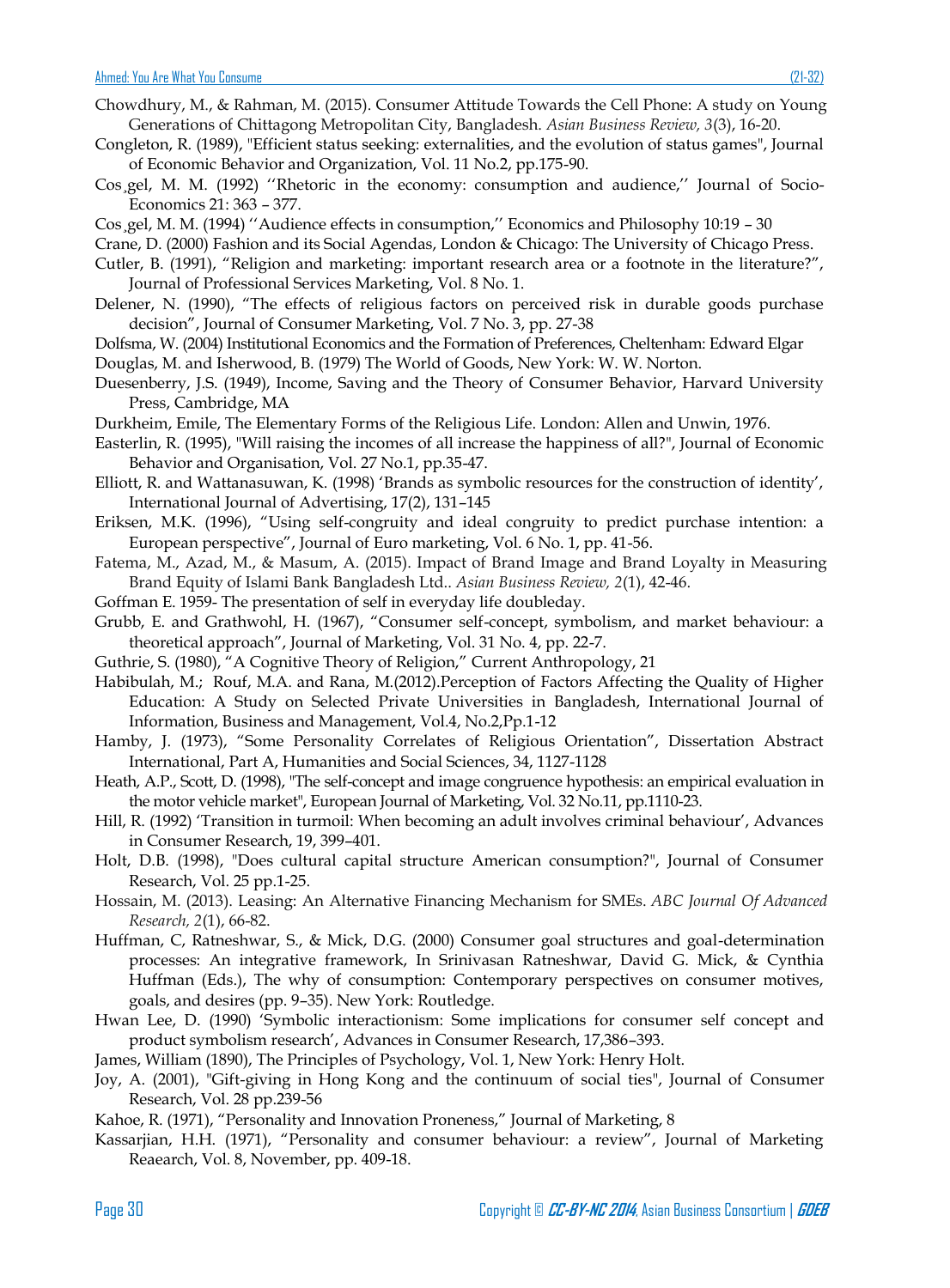- Khan, W. (2015). Leather Industry in Bangladesh: Opportunities and Challenges. *American Journal Of Trade And Policy, 2*(1), 31-38.
- Lambert-Pandraud, R., Laurent, G., Lapersonne, E. (2005), "Repeat purchasing of new automobiles by older consumers: empirical evidence and interpretations", Journal of Marketing, Vol. 69 No.2, pp.97-113.
- Landon, L.E. Jr (1974), "Self concept, ideal self concept, and consumer purchase intentions", Journal of Consumer Research, Vol. 1, September, pp. 44-51.
- Levy, Sidney J. (1959), "Symbols for Sale," Harvard Business Review, 37 (July–August), 117–24
- Ligas, M. and Cotte, J. (1999) "The process of negotiating brand meaning: A symbolic interactionist perspective", Advances in Consumer Research, 26, 609–614.
- Maria Piacentini, Greig Mailer (2004), "Symbolic consumption in teenagers' clothing choices", Journal of Consumer Behaviour, Vol.3, No. 3,
- Markus, Hazel and Shinobu Kitayama (1991), "Culture and the Self: Implications for Cognition, Emotion, and Motivation," Psychological Review, 98 (April), 224–53.
- Mason, R. (1981) Conspicuous Consumption: A Study of Exceptional Consumer Behaviour, St. Martin"s Press, New York, NY.
- McCraken, G. (1988) Culture and Consumption, Indiana University Press, Bloomington and Indianapolis, IN
- Miller, D. (1995) "Consumption as the Vanguard of History," in D. Miller (ed.)Acknowledging Consumption, London & New York: Routledge: 1 – 57.
- O"Cass, A. and Frost, H. (2002), "Status brands: examining the effects of non-product-related brand associations on status and conspicuous consumption", Journal of Product & Brand Management, Vol. 11 No. 2, pp. 67-88.
- O"Shaughnessy, J. (1992) Explaining Buyer Behaviour, Oxford University Press, New York, NY
- Onkvisit, S. and Shaw, J. (1987), "Self-concept and image congruence: some research and managerial implication", The Journal of Consumer Marketing, Vol. 4 No. 1.
- Ozanne, J. L. (1992) "The role of consumption and disposition during classic rites of passage: The journey of birth, initiation and death", Advances in Consumer Research, 19, 396–397.
- Rauscher, M. (1993), "Demand for social status and the dynamics of consumer behaviour", The Journal of Socio-Economics, Vol. 22 No.2, pp.105-13.
- Rouf, M.A. and Islam,M.A.(2015) An Opinion Survey of SME Banking Systems: Problems and Prospects in Bangladesh" American Journal of Economics, Finance and Management Vol. 1, No. 3, 2015, pp. 112-118
- Rouf, M.A.(2012) Ownership Structure, Audit Committee and Corporate Performance" The Cost and Management, Volume-XL, Number-5, September-October, 2012, Pp-40-45
- Sack, D. (2001), Whitebread Protestants, Food and Religion in American Culture, Palgrave, New York, NY
- Sherry, J.F. (1983), "Gift giving in anthropological perspective" Journal of Consumer Research,Vol.10 pp.157-68
- Singh, P.N., Huang, S.C. and Thompson, G. (1962), "A comparative study of selected attitudes, values, and personality chracteristics if American, Chinese, Indian students", Journal of Social Psychology, Vol. 57, pp. 123-32
- Sirgy, J.M. (1981), "Testing a self-concept model using a tangible product", in Proceedings of the American Psychological Association – Consumer Psychology Division, Vol. 89, p. 17.
- Sirgy, J.M. (1982), "Self-concept in consumer behaviour: a critical review", Journal of Consumer Research, Vol. 9, December, pp. 287-300.
- Spero, I. and Stone, M. (2004), "Agents of change: how young consumers are changing the world of marketing", Qualitative Market Research: An International Journal, Vol. 7 No. 2, pp. 153-9.
- Sturgeon, Robert S., and Roy W. Hamley (1979), "Religiosity and Anxiety," The Journal of Social Psychology, 108, 137-138.
- Tinne, W. (2015). Nation Branding: Beautiful Bangladesh. *Asian Business Review, 2*(1), 31-36.
- Triandis, Harry C.(1989)"The Self and Behavior in Differing Cultural Contexts," Psychological Review, 96, 506–20
- Trigg, A. (2001), "Veblen, Bourdieu, and conspicuous consumption", Journal of Economic Issues, Vol. 35 No. 1, pp. 99-115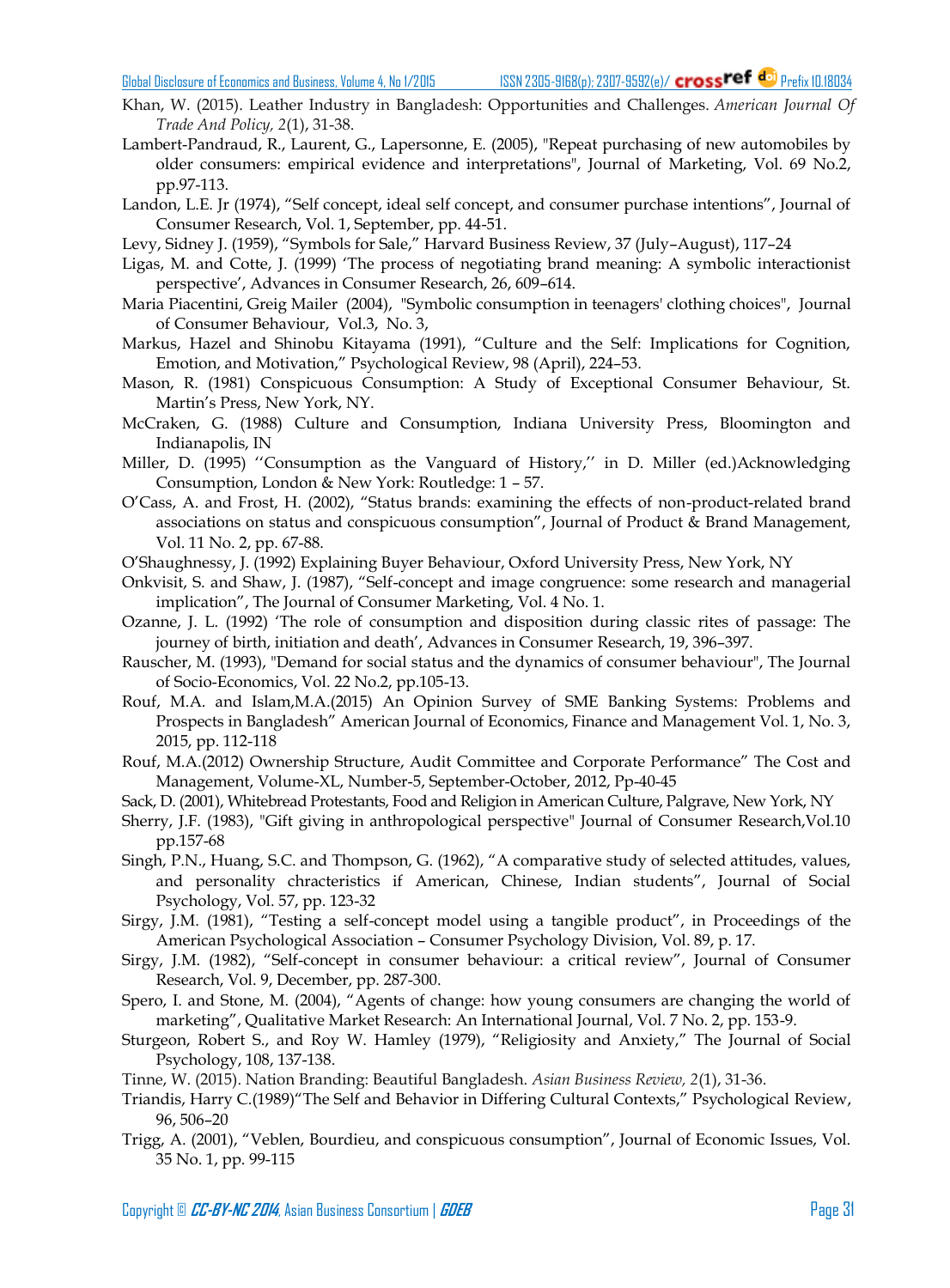- Wallendorf, M., Arnould, E.J. (1988), "My favorite things: a cross-cultural inquiry into object attachment, possession and social linkage", Journal of Consumer Research, Vol. 14 pp.531-47.
- Wiebe, Ken F., and Ronald J. Fleck, "Personality Correlates of Intrinsic, Extrinsic, and nonreligious Orientations," The Journal of Psychology, 105 (1980), 181-187
- Wong, N.Y., Ahuvia, A.C. (1998), "Personal taste and family face: luxury consumption in Confucian and Western societies", Psychology & Marketing, Vol. 15 No.5, pp.423-41.